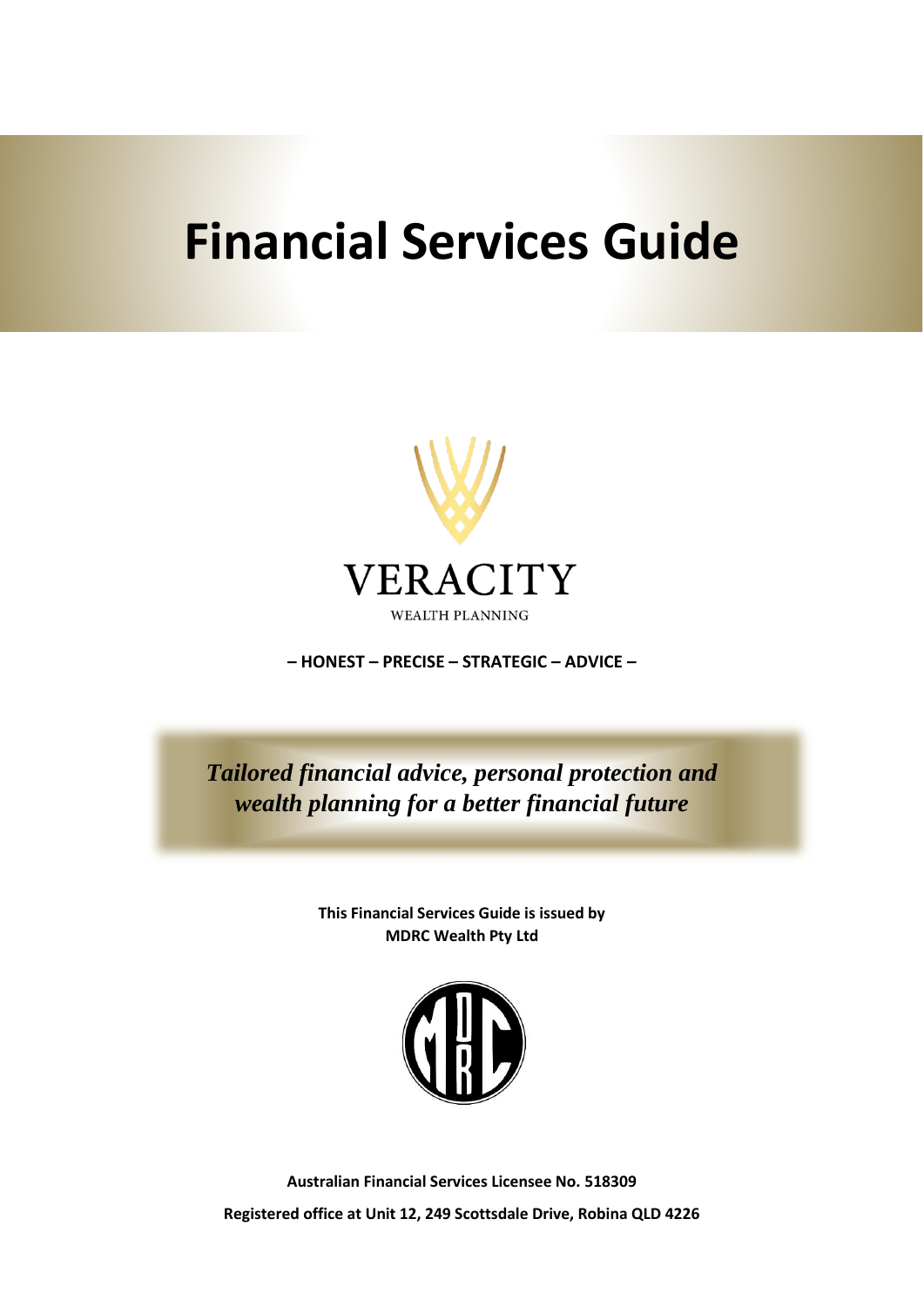# Financial Services Guide

This FSG was prepared on 8 November 2021 (V3)

This Financial Services Guide describes our financial planning and advisory services to assist you to decide whether to use our services. It describes how we are remunerated, our professional indemnity insurance and how we handle any complaints you may have.

**Veracity Wealth Planning** put clients at the very centre of the financial planning service. Every member of the team helps ensure that all clients enjoy a friendly, personalised service which delivers financial peace of mind.

Veracity Wealth Planning is a privately-owned, fullservice financial planning practice on the Gold Coast with a small yet dedicated team of financial advisers and insurance specialists. Expect honesty and integrity, professional advice and truly personalised service.

Veracity Wealth Pty Ltd, ABN 79 198 716 945, trading as Veracity Wealth Planning is a corporate authorised representative (number 345035) of Australian Financial Services (AFS) licensee MDRC Wealth Pty Ltd, AFSL No. 518 309.



• **Not Independent** – We and our Australian Financial Services Licensee are not independent, impartial, or unbiased within the meaning of the Corporations Act because we may receive life risk commissions for certain transactions.

We may give you other documents when providing our services. These may include:

- **Statements of Advice** If we provide you with advice about your personal circumstances, we will set out our advice in a Statement of Advice (or in some cases, a shorter document called a Record of Advice). This will also tell you how we will be remunerated for the advice we give you. When we provide further advice to you, we may not give you a Statement of Advice; however, we will record the advice and you can ask us for a copy of the advice by calling us.
- **Product Disclosure Statements** If we recommend that you acquire a financial product, we will also provide you with a Product Disclosure Statement containing information about the product's key features, fees, commissions, benefits, risks and the complaints handling procedure.

# **OUR SERVICES**

Our financial planning services can assist you to:

- ➢ **Identify your goals –** We will work with you to help you identify your short and long term financial planning goals. This step serves as a foundation for developing your living financial plan.
- ➢ **Assess your financial situation –, w**e will take a good look at your position, including but not limited to your assets, liabilities, investment, superannuation, tax strategies and the insurance you have in place.
- ➢ **Produce a living financial plan –** We will detail our recommendations on suitable strategies, products and services to help you meet your goals in a living financial plan (Statement of Advice). We will present this to you and answer any questions you have to ensure your comfort and understanding before proceeding.
- ➢ **Implement the recommendations –** Once you are ready to go ahead, your financial plan will be put into action. Where appropriate, we may liaise and work with other specialist professionals such as an accountant or solicitor to assist you reach your goals.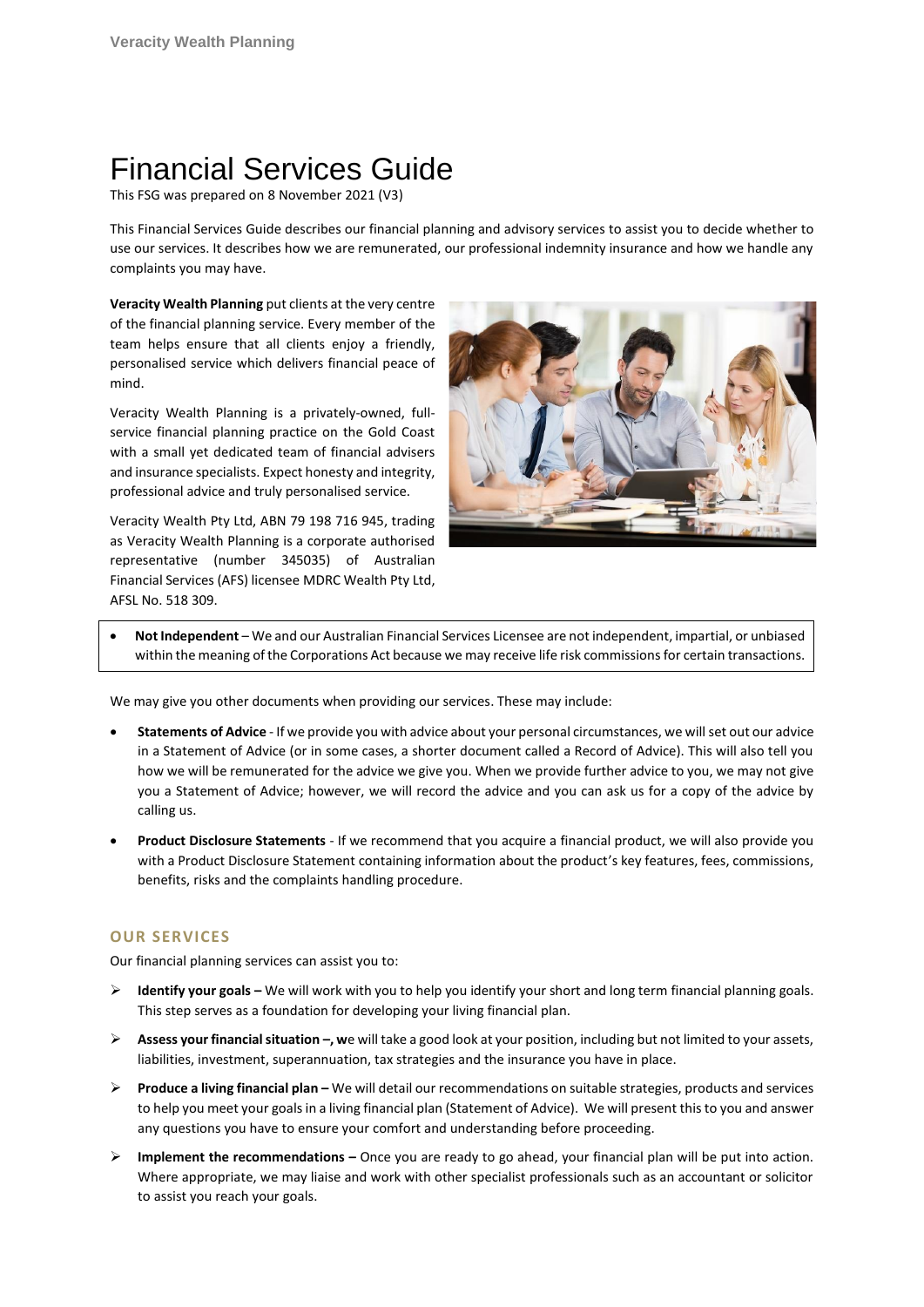➢ **Review your living financial plan** – Your circumstances, lifestyle and financial goals are likely to change over time so it is important that your financial plan is regularly reviewed and adjusted to make sure you keep on track. This is why we call your financial plan a living document as it evolves with you.

# **SERVICE AND PRODUCT SOLUTIONS**

To give you an understanding of what we do at a glance we have detailed below the specific products and services we provide that might be of interest to you, or relevant to your needs.

Whilst you may work with predominately one adviser, our team will draw on each other in a collaborative manner to ensure you get the right advice at the right time.

#### **We provide advice in the following areas:**

- Cash Management budgeting, debt management
- Superannuation consolidating or optimising superannuation, finding lost superannuation
- Life Insurance personal or business succession
- Investment full financial plan, one off investment
- Retirement transition to retirement, social security advice, aged care planning
- Retirement planning income and investments
- Self-Managed Super Fund advice, establishment
- Estate Planning

#### **The financial products we can arrange for you include:**

- Deposit and payment products
- Government debentures, stocks and bonds
- Life risk and investment products
- Managed investment schemes
- Investor directed portfolio services
- **Securities**
- Superannuation, including SMSFs
- Retirement savings accounts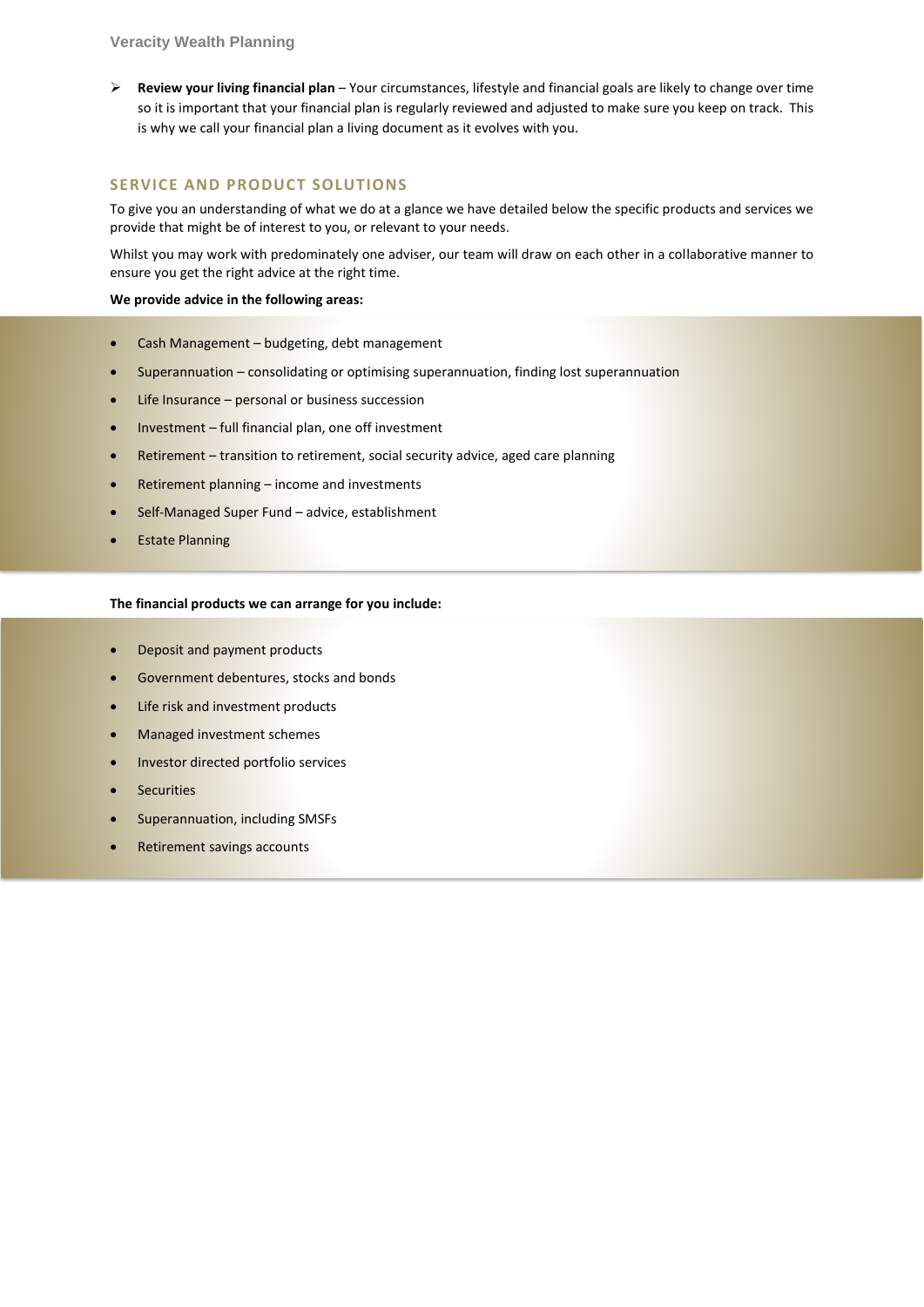Based on the information that you provide, we will present a strategy to bridge the gap between where you are now and where you want to be.

We will work closely with you to implement your financial strategies. We will help you complete any necessary paperwork and we are available to attend meetings with your Accountant, Solicitor, Mortgage broker, Estate Planner or General Insurance Broker so your strategy is implemented efficiently.

Please note that only products approved by our AFS License holder as contained in the Approved Product List (APL) may be recommended by your Adviser.

Our AFS License holder researches a broad range of products and selects those that are worthy of recommendation to our clients. We also review the performance of those products periodically to ensure they remain competitive and will meet your ongoing needs.

We will only recommend a product to you after considering its appropriateness to your individual objectives, financial situation and needs.

If you hold a specific product which is under a class of product not covered by our AFS License holder, your Adviser may be able to review and possibly advise you on this product even though it is not on our Approved Product List (APL). However, your Adviser will not be able to deal in, write or arrange further business on this product if it:



- is not on our APL:
- is part of any arrangement where your Adviser can make changes to your portfolio before obtaining your consent unless they are specifically authorised to do so; or
- is a product on which your Advisor is not authorised to provide advice.

We act for you when giving advice and arranging financial products.

Your Adviser may also conduct separate business activities such as accounting, mortgage advice and other services not provided under our AFS Licence. We are only responsible for the financial products and services described in this FSG and on our APL. Your Adviser must declare whether they are a registered (tax) Adviser and the tax (financial) advice service they are authorised to provide.

# **HOW CAN YOU DEAL WITH US?**

You can deal with us in person, by phone or email. It is important that you provide us with complete and accurate information about your circumstances and you take the time to check any assumptions we make and the basis for our advice. If you don't our advice may not be appropriate for your needs.

Naturally, your circumstances may change over time. When this happens, our initial advice and recommendations may no longer be appropriate for you. We can periodically review your financial position, personal circumstances, financial goals and investment strategies to decide whether those strategies and goals and the financial products you hold are appropriate. Or, you can contact us for a review when your circumstances change.

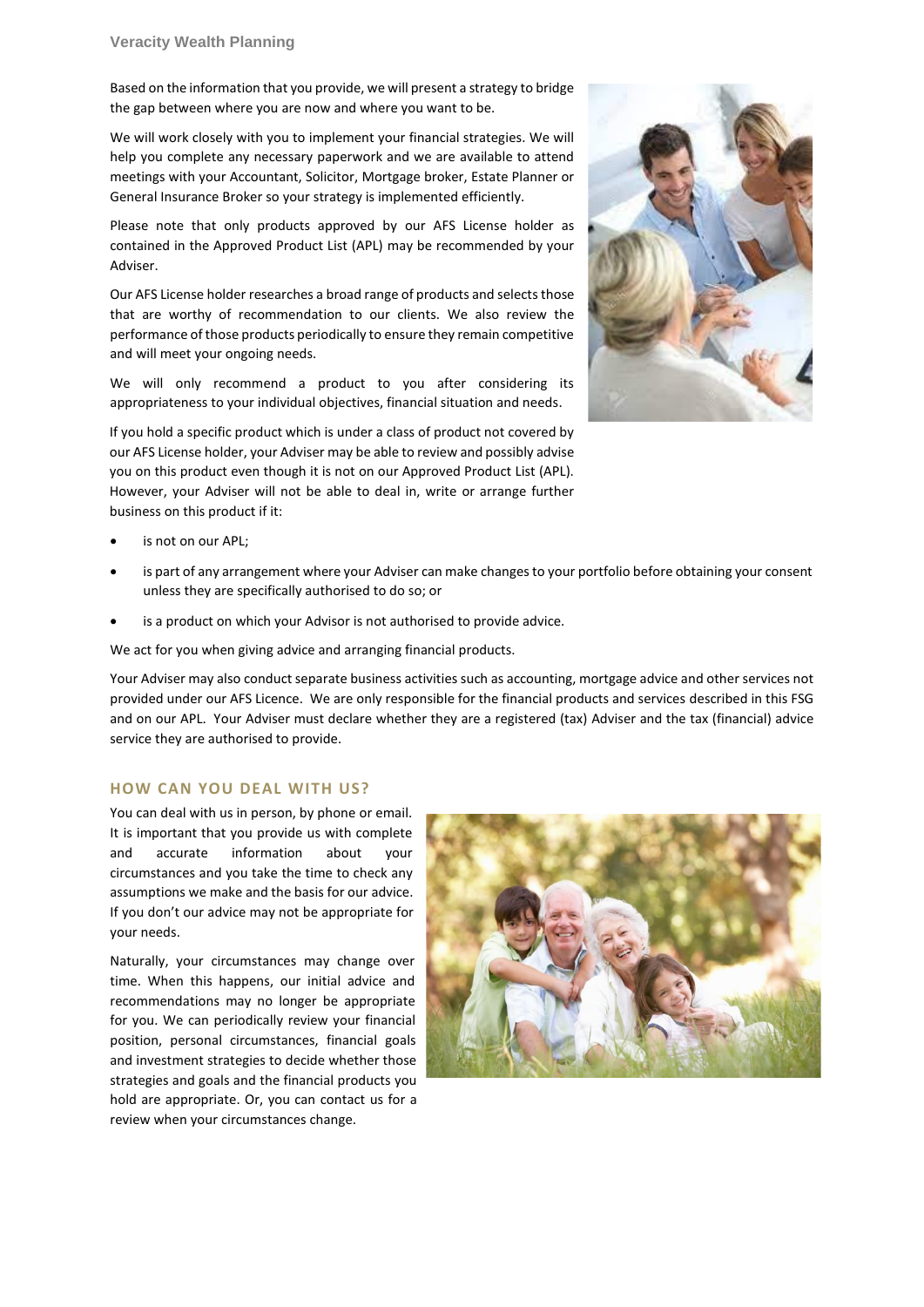#### **HOW WE ARE PAID**

We believe that the advice services we offer are valuable and the remuneration that we receive is fair reward for our expertise, skills and the benefit you receive.

Both we, and your Adviser receive remuneration from:

- service and advice fees paid by you;
- remuneration and other payments paid by product providers; and
- other benefits.

All fees and remunerations must be paid to our AFS License holder, who may retain a percentage of these payments.

These are then forwarded on to us and your adviser to receive their share of the fee or remuneration.

No fee or remuneration is allowed to be paid to us or your adviser directly or by way of direct debt to our or your adviser's account.

The amount of any fees and charges, any initial and ongoing commissions for the products you purchased as a result of our recommendation to you will be detailed in your Statement of Advice (SoA).



#### **Ongoing Advice – Ongoing Advice Service Agreement**

#### **Initial Consultations – Complimentary**

Our discovery meetings with you are complimentary. The purpose of these meetings is to understand your needs, see how we can be of benefit to you and establish if we would like to work together. We will obtain specific information about your circumstances so we can tailor subsequent advice for you. You should not act on any representations made during these first meetings.

#### **Statement of Advice - Positioned**

Should we agree to work together, our considered personal advice to you will be set out in a Statement of Advice (SoA) – this is your living financial plan.

Before providing you with your plan we will prepare a Letter of Engagement. This document is your approval for us to proceed and sets out what your plan will cover and the associated fees as a dollar amount.

The large majority of our clients require a blend of strategic, portfolio and insurance advice on an ongoing basis. In general, our ongoing advice seeks to optimise your wealth, adjust for life changes and provides the knowledge and clarity required to stay abreast of legislative, market and industry shifts. It includes regular portfolio updates, review meetings and ongoing reviews of your living financial plan.

Before providing you with ongoing advice, we will prepare an Ongoing Advice Service Agreement. This agreement sets out our ongoing advice offer, which includes the advice and services we will provide, as well as the frequency these will be delivered; the associated cost, your payment method and how the arrangement can be terminated.

#### **Fixed Term Advice and Service Agreements**

You can also elect to enter into a 12 month Fixed Term Advice and Services Agreement as part of your financial planning strategy so you can receive advice services such as regular portfolio updates and review throughout the Fixed Term Advice Services Agreement period. Details of the services will be set out in your 12 month Fixed Term Advice and Services Agreement.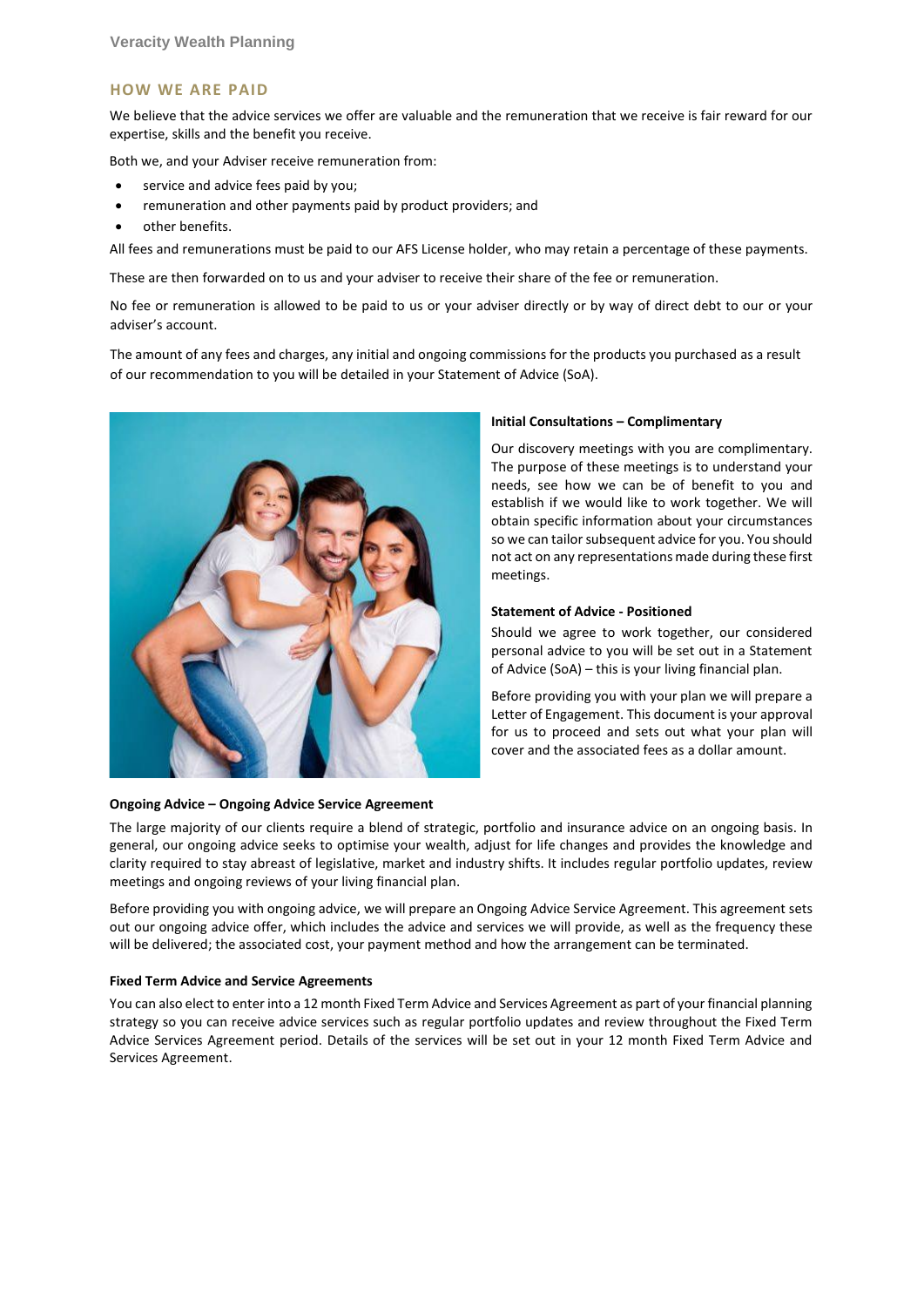Fees are calculated based on the level of service needed and the complexity of the advice given, to provide value to you. All fees and commissions are inclusive of GST.

The following information explains how we calculate the remuneration we receive as a result of the advice services we provide to you.

#### **Remuneration and other payments paid by product providers**

If you implement a financial product through us, we may receive payments in the form of initial remuneration and/or ongoing remuneration from the financial product providers. These remunerations are included in the fees and premiums you pay for the product.

This is not an additional cost to you.

| <b>Financial planning and investment services</b>                                                         |                                                                                                                                                                                                                                                                                                                                                                                     |  |
|-----------------------------------------------------------------------------------------------------------|-------------------------------------------------------------------------------------------------------------------------------------------------------------------------------------------------------------------------------------------------------------------------------------------------------------------------------------------------------------------------------------|--|
| Our fees for financial planning and investment services depend on the type of services we provide to you. |                                                                                                                                                                                                                                                                                                                                                                                     |  |
| <b>Initial Consultation</b>                                                                               | Free of Charge.                                                                                                                                                                                                                                                                                                                                                                     |  |
| <b>Strategy Presentation</b>                                                                              | \$275                                                                                                                                                                                                                                                                                                                                                                               |  |
|                                                                                                           | We charge a single fee of \$275 to present your strategy. If you choose to continue<br>with our services and request written advice, this fee will be waived.                                                                                                                                                                                                                       |  |
| <b>Advice Preparation</b>                                                                                 | \$3,300 - \$22,000                                                                                                                                                                                                                                                                                                                                                                  |  |
|                                                                                                           | Our initial advice fee ranges between \$3,300 and \$22,000 for multiple strategies.                                                                                                                                                                                                                                                                                                 |  |
|                                                                                                           | For example, complex advice that contain multiple goals, strategies and/or tax<br>structures including but not limited to; self-managed superannuation Funds, family<br>trusts and companies, are likely to be charged closer to the maximum. Less complex<br>advice that addresses limited goals, strategies and tax structures are likely to be<br>charged closer to the minimum. |  |
|                                                                                                           | If, in developing your financial plan, we identify that you have a complex situation that<br>requires extensive planning and development, our initial advice fee will change. In this<br>case, we will provide you with an amended Letter of Engagement before we proceed<br>with developing your financial plan.                                                                   |  |
|                                                                                                           | Our initial advice fee covers the cost of researching and preparing your financial plan.<br>Before providing you with initial advice we will prepare a Letter of Engagement. The<br>Letter of Engagement sets out what our initial advice will cover and how much it will<br>cost.                                                                                                  |  |
| <b>Implementation</b>                                                                                     | This is included in the Advice Preparation fee.                                                                                                                                                                                                                                                                                                                                     |  |
| <b>Ongoing Adviser</b>                                                                                    | \$1,320 - \$25,000 per annum                                                                                                                                                                                                                                                                                                                                                        |  |
| <b>Service Fee</b>                                                                                        | If you elect to pay a fee for the ongoing review of your financial planning strategy, the<br>ongoing fee is based on the complexity of ongoing advice and the services provided.<br>The minimum annual fee is \$1,320 while the maximum is \$25,000 for multiple advice<br>and complex strategies.                                                                                  |  |
|                                                                                                           | The ongoing advice fee will be based on the level of service needed and the complexity<br>of the advice. Complex advice requirements include the use of trusts and ownership<br>structures, overseas assets or incomes, executive options or multiple investment<br>entities. The frequency of the review will also impact on the fee charged.                                      |  |
| <b>Fixed Term Advice and</b>                                                                              | \$1,320 - \$25,000 per annum                                                                                                                                                                                                                                                                                                                                                        |  |
| <b>Services Agreements</b>                                                                                | For Fixed Term Advice and Services Agreement, the fee can range from a minimum of<br>\$1,320 while the maximum is \$25,000 for the fixed term. The fee applied will be<br>commensurate to the level of service needed and the complexity of the advice<br>provided and will be outlined and agreed with you in the Fixed Term Advice and<br>Services Agreement.                     |  |
| <b>Ad hoc Advice</b>                                                                                      | \$275 per hour                                                                                                                                                                                                                                                                                                                                                                      |  |
|                                                                                                           | Where you do not wish to participate in an ongoing service fee arrangement but<br>require ongoing advice on an ad hoc basis, an hourly fee of \$275 may apply.                                                                                                                                                                                                                      |  |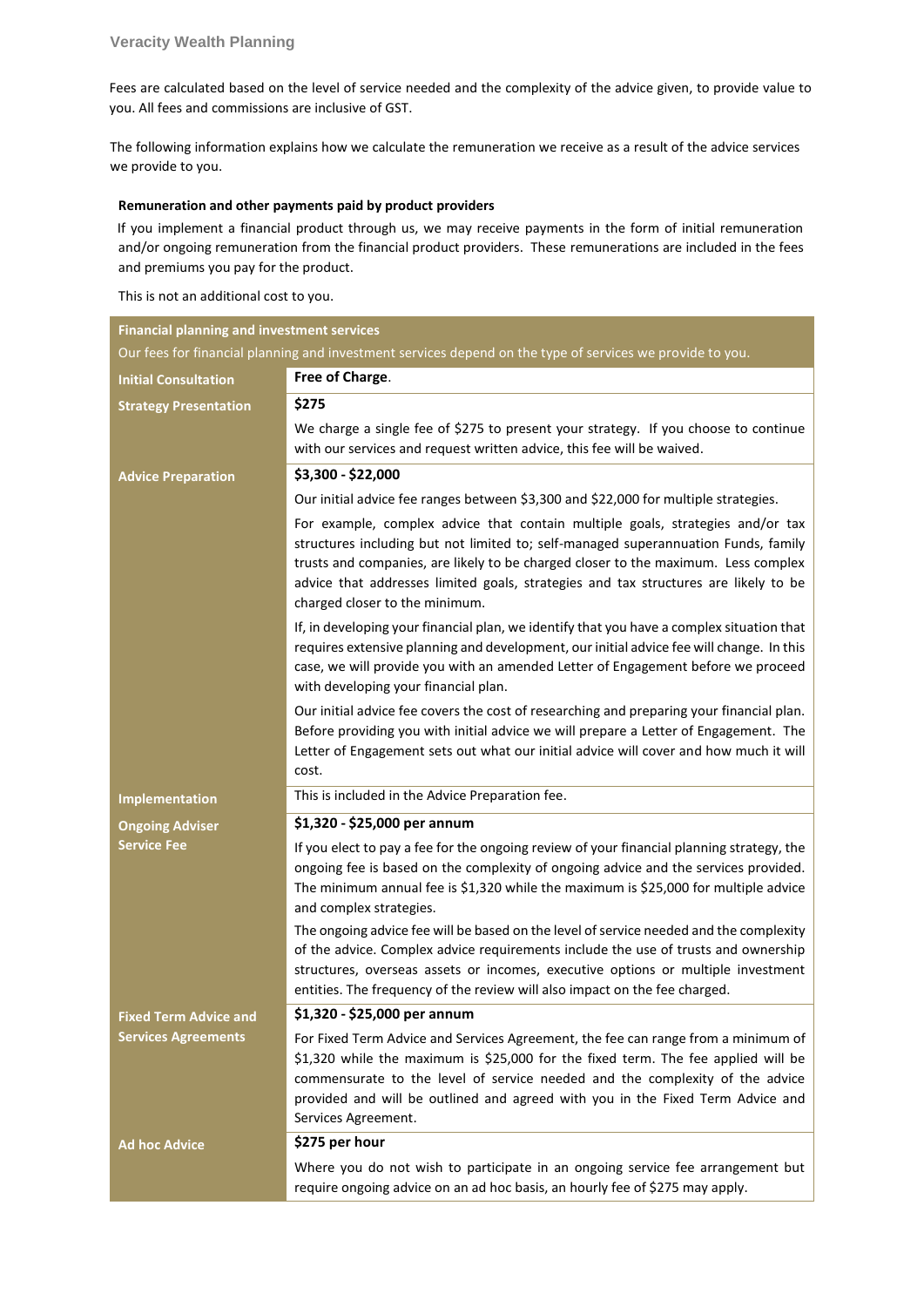| <b>Execution only Service</b>  | \$165 - \$550                                                                                                                                                                                                                                                                                                                                                                                                                                                                                                |
|--------------------------------|--------------------------------------------------------------------------------------------------------------------------------------------------------------------------------------------------------------------------------------------------------------------------------------------------------------------------------------------------------------------------------------------------------------------------------------------------------------------------------------------------------------|
|                                | Where we provide a financial service to facilitate buying or selling of a specific financial<br>product as instructed by you, a one-off minimum of \$165 and a maximum of \$550 fee<br>may apply.                                                                                                                                                                                                                                                                                                            |
|                                |                                                                                                                                                                                                                                                                                                                                                                                                                                                                                                              |
| <b>Life Insurance Services</b> | If we arrange life insurance for you, we will receive a commission from the insurer<br>with whom we place your insurance. The amount is a percentage of the premium<br>(excluding taxes and statutory charges) and is included in the premium quoted to you.<br>We will tell you the amounts that we will receive (or if we do not know, the way our<br>remuneration will be calculated) when we advise you about your insurance<br>requirements. This commission is included in the premium for the policy. |
|                                | Initial commission payable under an upfront structure is capped at 66 per cent from 1<br>January 2020. Ongoing commission under an upfront structure is 22 per cent of the<br>annual premium paid. Both initial and ongoing commission under a level structure will<br>continue to be capped at 37 per cent.                                                                                                                                                                                                 |
| Non-monetary benefits          | Some product issuers may give us, your Adviser or our licensee other benefits such as<br>training seminars or sponsor sporting events. These benefits may change from year to<br>year.                                                                                                                                                                                                                                                                                                                       |
|                                | We will maintain a register to record any alternative forms of remuneration or benefits<br>that we may receive that exceed a value of between \$100-\$300.                                                                                                                                                                                                                                                                                                                                                   |

#### **WHO WE PAY?**

| <b>Advisers</b> | We will ask you to agree that we, and our Advisers, receive a share of the fees you<br>pay, or the commissions received, for our services to you.                                                                 |
|-----------------|-------------------------------------------------------------------------------------------------------------------------------------------------------------------------------------------------------------------|
|                 | Our adviser, Matthew Robertson has equity interests in both Veracity Wealth Planning<br>and MDRC Wealth Pty Ltd and may therefore be entitled to and receive a share of<br>profits generated from its activities. |

#### **CONFLICTS OF INTEREST**

We may provide advice on investments we hold in our own personal portfolios.

Where we recommend a product or a service operated by a related company or our AFS licensee, or we arrange for you to participate in an initial Public Offer (IPO) underwritten by a related company of our AFS licensee, or an associated business relationship we, your Adviser or our AFS licensee may receive a fee for that product or service. When applicable, your Adviser will refer to this in any advice document provided to you.

# **IMPORTANT ASSOCIATIONS**

Our adviser, Matthew Robertson has a controlling interest in our business, Veracity Wealth Planning.

#### **Other**

Within the group of companies of our AFS Licensee there are common directorships. Directors may receive remuneration for the provision of their services to the relevant company.

#### **OUR PROFESSIONAL INDEMNITY INSURANCE**

Our AFS licensee has professional indemnity insurance in place which covers us for any errors or mistakes relating to our financial planning services.

This insurance meets the requirements of the Corporations Act and covers the services provided by our Advisers, our authorised representatives and/or referrers after they cease working with us provided we notify the insurer of the claim when it arises and this is done within the relevant policy period.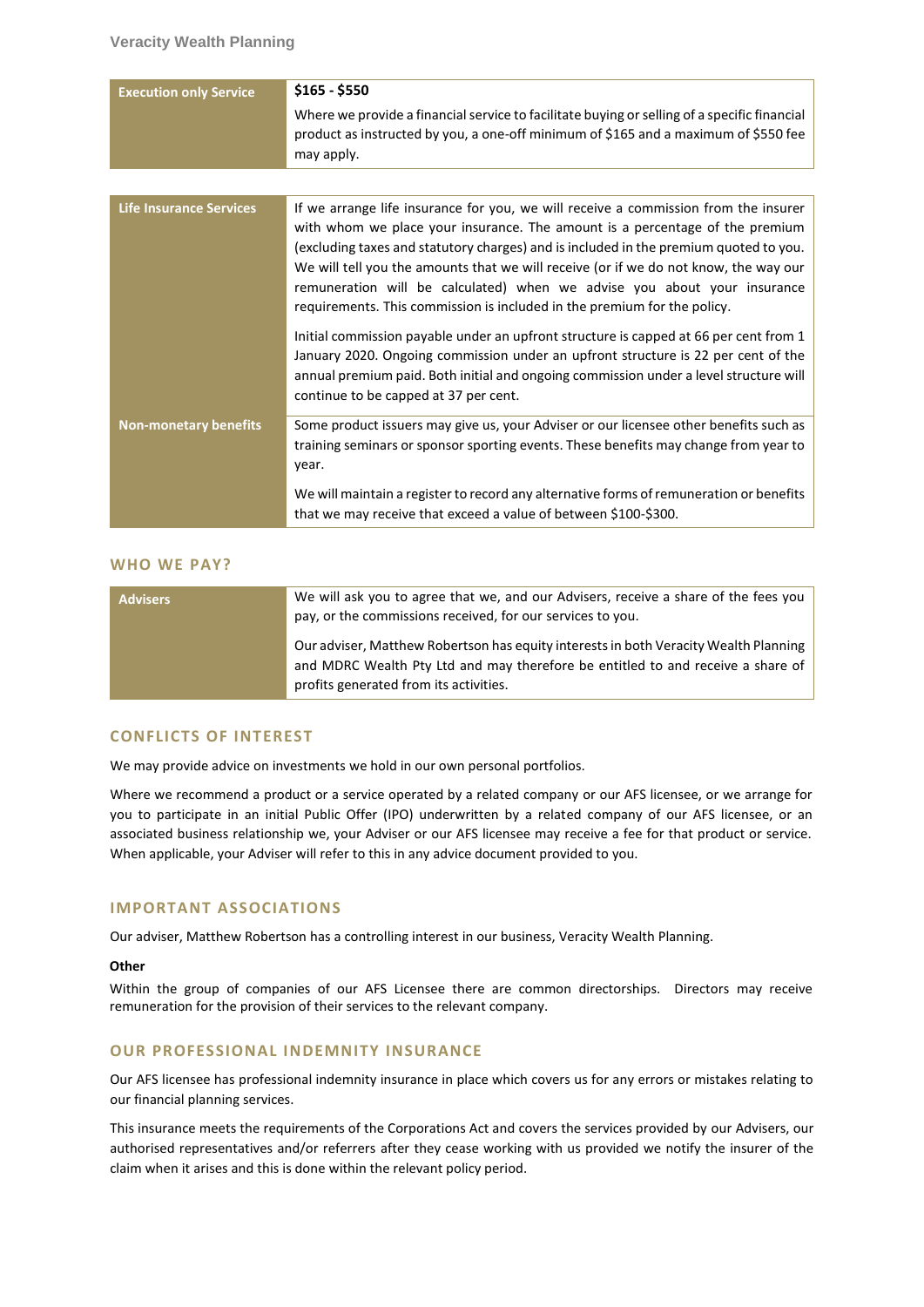# **WHAT TO DO IF YOU HAVE A COMPLAINT?**

If you wish to complain about our services, you can either discuss the matter with your Adviser or contact our Advice Dispute Resolution Manager. We will acknowledge receipt of your complaint immediately, and attempt to resolve it within 30 days. Our Advice Dispute Resolution Manager, David Willis can be contacted via:

| Email:         | david@wealthtactics.com.au                     |
|----------------|------------------------------------------------|
| Phone:         | 0414 977 413                                   |
| In writing to: | Advice Dispute Resolution Team                 |
|                | <b>MDRC Wealth Pty Ltd</b>                     |
|                | Unit 12, 249 Scottsdale Drive, Robina QLD 4226 |

Our AFS Licensee is a member of the Australian Financial Complaints Authority (AFCA). AFCA is an external dispute resolution scheme that provides fair and independent financial services complaint resolution that is free to consumers. If an issue has not been resolved to your satisfaction, you can lodge a complaint with AFCA. Any decision AFCA makes is binding on us, but not on you. You can contact AFCA at [www.afca.org.au](http://www.afca.org.au/) or (freecall) 1800 931 678. You can also write to AFCA at Australian Financial Complaints Authority, GPO Box 3, Melbourne Vic 3001.

# **HOW CAN YOU CONTACT US?**

We can be contacted at:

| <b>Veracity Wealth Planning</b>                                   |
|-------------------------------------------------------------------|
| ABN: 79 198 716 945                                               |
| CAR: 345 035                                                      |
| Office: Suite 3b, 5 Cottonwood Plance, Oxenford QLD 4210          |
| Postal: PO Box 3730, Robina TC, QLD 4230                          |
| Ph: 1300 989 619                                                  |
| Fax: 07 3337 9983                                                 |
| Email: mail@veracitywealth.com.au                                 |
| Authorised Representative/Adviser-Matthew Robertson CFP; DipFP    |
| AR No. 263 449                                                    |
| Ph: 1300 989 619                                                  |
| Email: matt@veracitywealth.com.au                                 |
| Authorised Representative/Adviser-Kate Kyle BBus; GradDipFP       |
| AR No. 441 983                                                    |
| Ph: 1300 989 619                                                  |
| Email: kate@veracitywealth.com.au                                 |
| Authorised Representative/Adviser-Stephen Thynne GradDipFP        |
| AR No. 1270780                                                    |
| Ph: 1300 989 619                                                  |
| Email: stephen@veracitywealth.com.au                              |
| Our AFS licensee-MDRC Wealth Pty Ltd                              |
| ABN: 54 632 602 718                                               |
| AFS Licence No: 518 309                                           |
| Registered Office: Unit 12, 249 Scottsdale Drive, Robina QLD 4226 |
| Ph: 1300 989 619                                                  |
| Email: matt@veracitywealth.com.au                                 |

This FSG has been authorised for distribution by the AFS licensee (V3) identified above.